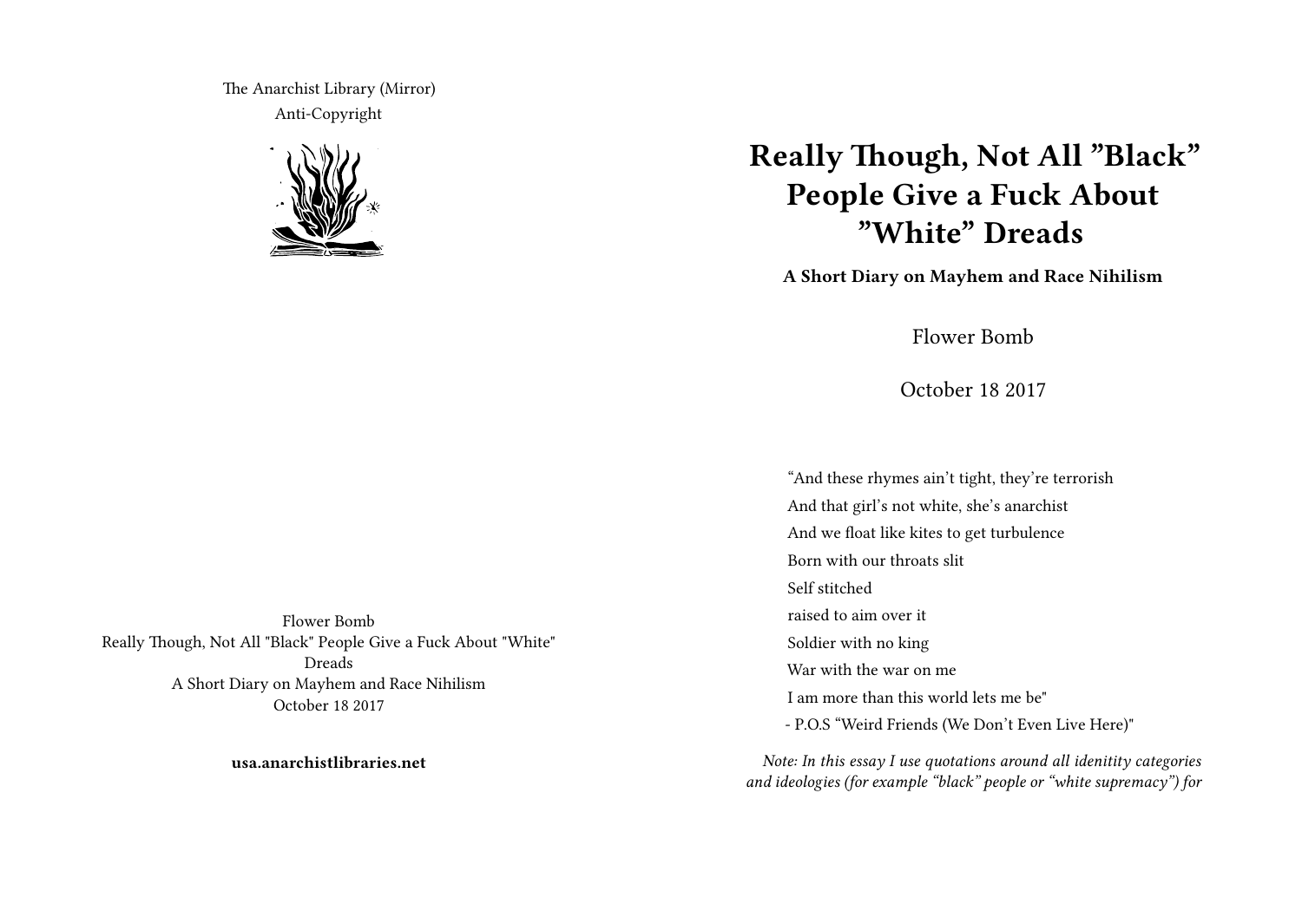*the purpose of calling into question their assumed legitimacy as universal truths rather than fictitious constructs that benefit social control.*

## **1. N.W.A (Nihilists With Attitudes)**

Despite being biracial, my skin tone is socially recognized as "black" (or dark brown compared to some). Some of the music I listen to is found in, and stereotypically associated with, "black culture". The combination of words I learned to use, inspired by my environmental upbringing, are stereotypically associated with living in "the hood". Racialized tension and state violence follows me everywhere I go. When I walk into a store, my baggy black sweat pants and pullover black hoodie leads people to assume the worst; I have a criminal past with the potential to cause trouble. But check this out, I'm not "black". This society assigned me this "black" identity at birth and with social pressure expects me to embrace it. But I refuse. The very concept of race has no biological or genetic validation. It is nothing more than a social construct used as a tool of oppression. The complexity of my individuality can not be represented by "black" identity nor "cultural blackness". Identities are fixed, generalized representations of people and dictated by social norms, expectations and stereotypes. They are standardized by capitalism and industrial civilization and assumed to be universal and beyond questioning. When I walk into a store I get the stares, all based on the shared concern that I just might steal some shit. But to be honest, they're probably right. I just might. Because the social placement of my assigned identity is located near the bottom which means my access to resources is limited. So illegalism is how I create access to resources without vote-begging for equality. Under capitalism, equality can not exist. And I gotta' survive, so I'm gonna' do what I gotta do. And that doesn't mean pushin' poison and enabling intoxication culture. The dope game is a trap set up by the state, so I just gotta' be more creative and determined.

The socially constructed groups ("black", "man") that society identifies me as are ones assigned to me at birth by a system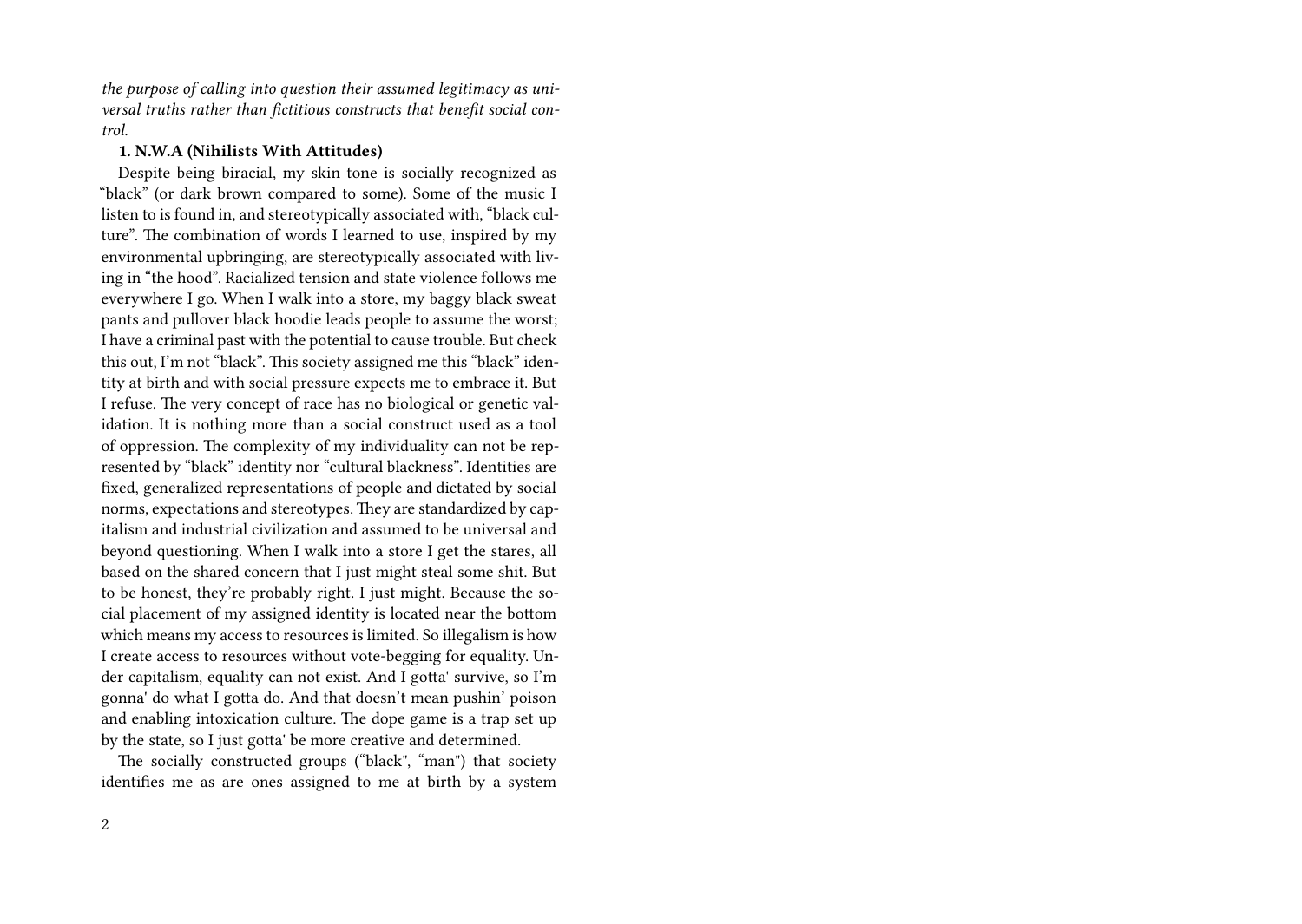that benefits from my identity categorization- a system I reject all together. This is the same system that constructs "black" as inferior to "white", "female" as inferior to "male", "animal" as inferior to "human". I will not deny the very real experiences of sexism and racism that people face, nor the reality of institutionalized racism and sexism that wages poverty and war on those of us racialized and/or gendered as "inferior". "White supremacy", "male supremacy", and this capitalist society as a whole needs to be destroyed. And I refuse to embrace any of its identity mechanisms of division as personal forms of resistance.

Instead, I embrace criminality against the laws of identity, as well as the agents of identity reinforcement responsible for normalizing the rigid boundaries of identity. I reject the liberal narrative that I, as a "black man", deserve rights in this country equal to the "white man". "Black man" doesn't represent me, and I refuse to assimilate into those roles. I want to see them destroyed, as well as the logic that creates them. My existence embodies the negation of social assimilation and of the prison of identity-based representation, recognizing individuality without measure as the sincerest form of anarchy. "Black man" identity ain't got shit on me.

## **2. Keep Your "White" Dreads. Keep Fuckin' Shit Up.**

I don't care about your culturally inspired dreads. And I don't care about "white" people's dreads neither. I got better shit to do than chasin' people around with a pair of scissors tryin' to give them a free haircut. And skin tone doesn't necessitate conformity to any particular culture, let alone culture at all. As a matter of fact, fuck culture. I never had a say in being assigned this "black" culture that I am assumed to be represented by. Is knowing my African roots gonna save me from attacks by armed, "white supremacist" militias? Or the state? And it seems that children are often coerced into cultures at birth by people who assume they know what's best for them. That, in and of itself, constitutes a form of hierarchical authority that can also burn in a fire with socially coerced identity and assigned roles.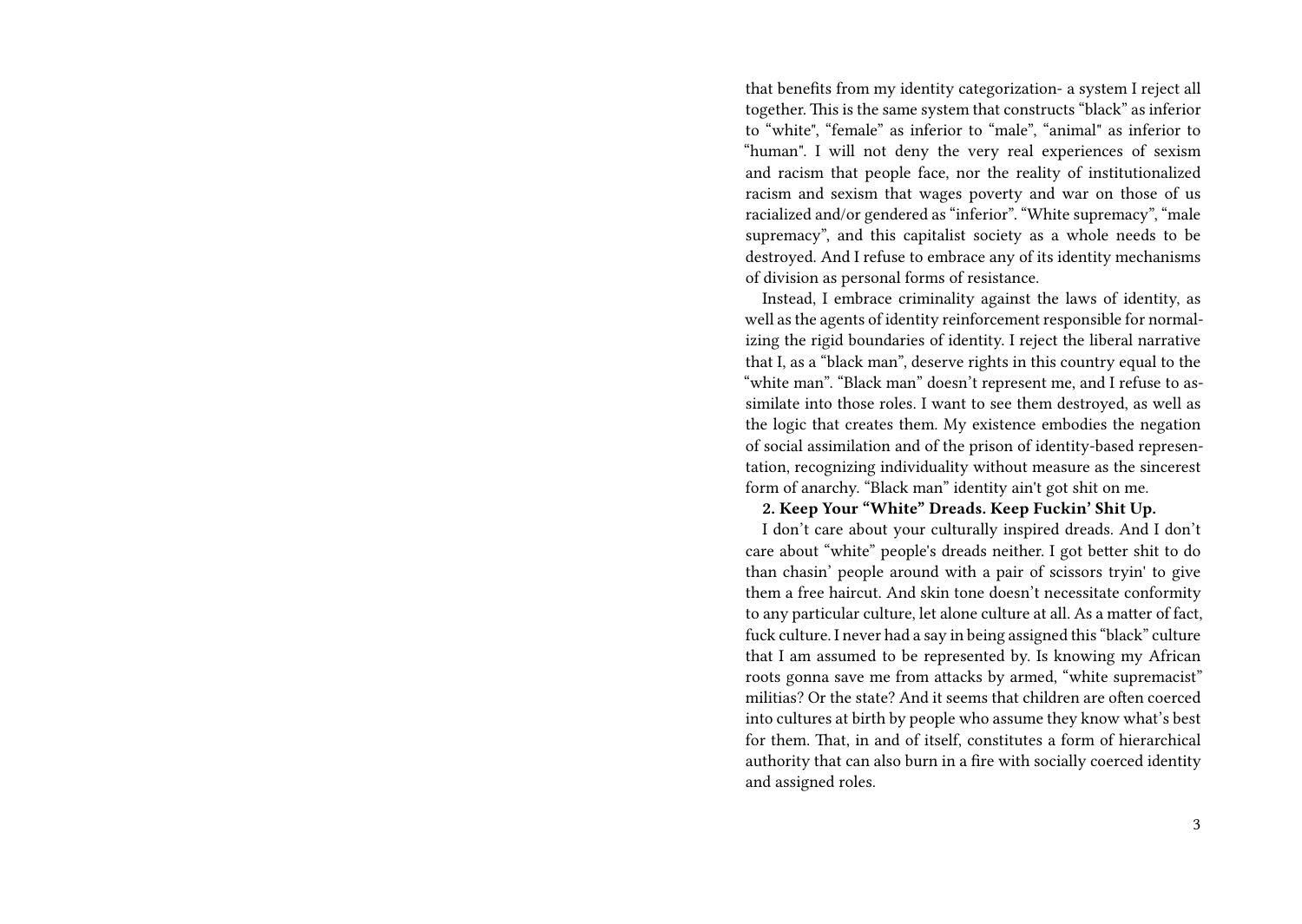Like race and gender, culture is also a social construct only maintained by those willing to validate it with their own subservience to it. And some folks are never permitted to know anything outside their culture - except maybe all the problems with other cultures. This sense of nationalism seems immune to critique from leftists and most anarchists. "White supremacy" and nationalism are widely called out and confronted but since when did "black supremacy" and nationalism become acceptable? Don't get me wrong, "black supremacy" and "black power" are not backed up by the state, and came as a legitimate response to white power and supremacy.

But reproducing more identity-based supremacy is counterproductive and reformist.."Black power" limits itself to identitybased empowerment without confronting the foundation of assigned identity to begin with. And don't act like "black nationalist" tendencies don't exist within some anarchist circles. I'm side eyein' y'all wack-ass identity politicians who power play "white" anarchists with guilt. Y'all got them policing others- promoting the liberal, rights-based narrative of all "black" people as victims.

I ain't tryin' to waste time reforming shit. I ain't tryin' to embrace the establishment's prescribed identity and then demand rights for it. I demand nothing from this system- I wanna' destroy everything that gives it validation, including the identity assigned to maintain its class binary. "Black nationalism" is not a solution to eliminating racism. It reinforces racism as a cultural and institutionalized system by validating the "white" and "black" racial and class binary. And if we tryin' to all get free, why embrace the same identities that were constructed to divide and stratify us? And how we gonna' take back and determine our lives if we still stuck in the shackles of internalized victimhood?

Those who maintain cultures on a traditional basis are in positions of power which constitutes a hierarchy between those who embrace that particular culture and those who refuse. I not only refuse "American culture" and all its social constructs and values,

individuality becomes a weapon of war against control and categorical confinement. While they scold you "white" people and chant "Cut Your Dreads!", I am saying really though, not all "black" people give a fuck about "white" dreads. Stay ungovernable. See you in the streets when the night is lit by fire.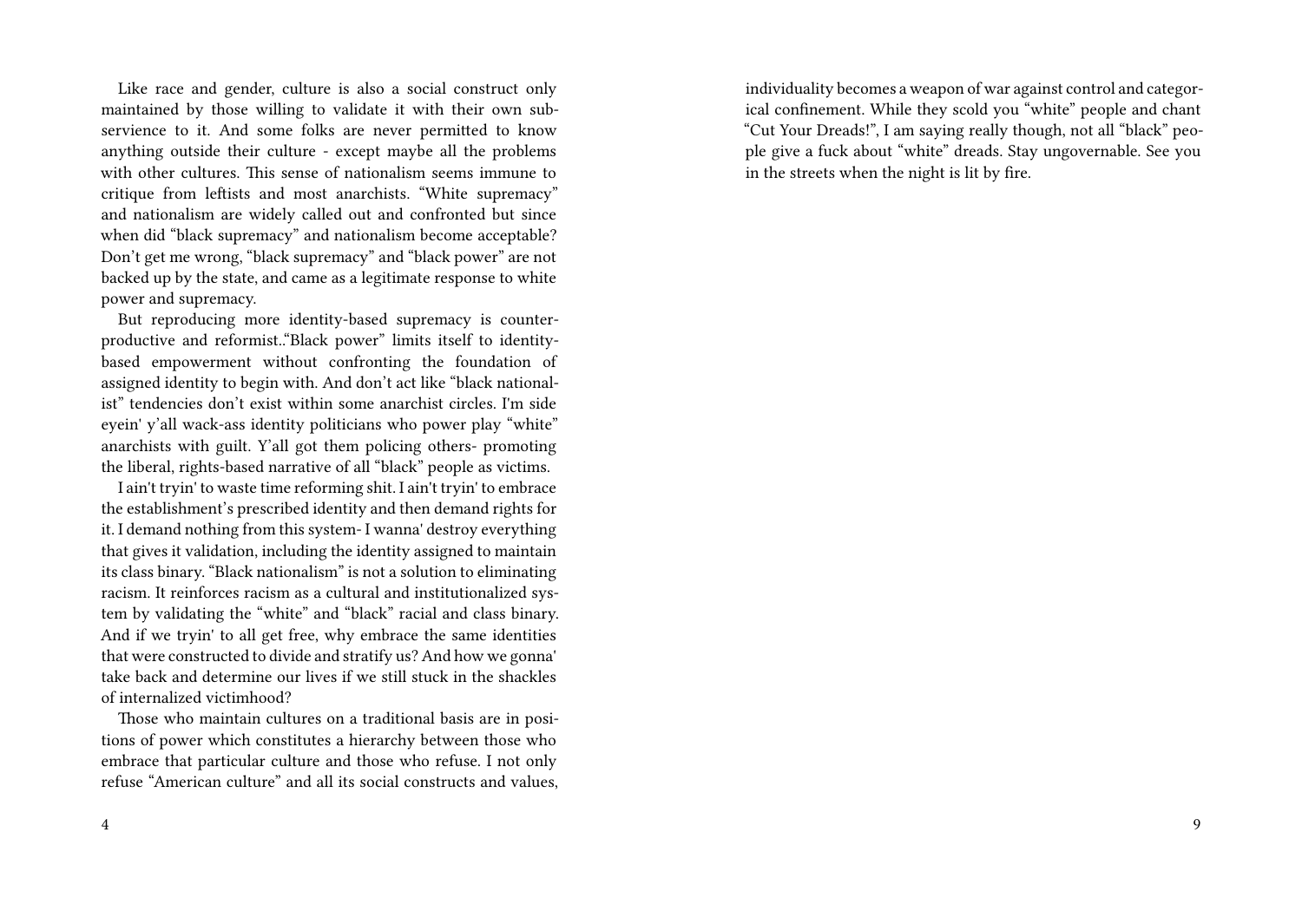nobody can represent the totality of your individualism because despite their assumptions of you, your intellect and experiences are not fixed into place. Your existence can not be confined to a mere social position on a ladder. Do you feel the shackles on your imagination while operating within the confinement of your assigned identity? Can your identity as a "black" person ever truly liberate you or does it secure you in place with an internalized sense of victimhood that comes with that racialized assignment? Do you feel coerced to surrender yourself to "black liberation" in fear of feeling alone and isolated? That fear is legit. And that fear is what keeps one submissive. This essay was written in hopes of inspiring the criminal in you. If you recognize the prisons that "community leaders" place our imaginations in, perhaps you will escape from the liberal confines of sign holding, endless meetings, chanting, and marching for "justice".

Fear is their weapon for "organizing the masses" and discouraging individual determination. But that's OK. I don't need their masses or programs to know when and how to attack. Do you? And do all the other "black" people who feel they have to join these liberal or radical identity- based groups and organizations to remain loyal to "blackness" as a cultural identity? The shared experience of being "black" under capitalism is only limited to identity. Just 'cus people share the same institutionalized form(s) of oppression don't automatically mean they share the same visions and objectives on how to destroy it. These are important differences that shouldn't be flattened. While these groups continue their mind-numbing attempts to create a new system of race essentialism within the shell of the old, some of us are having fun destroying all the systems. My anarchy is an existential expansion of individuality beyond the limitations of racial (and gendered) social constructs. When they say "black and brown" unity against racism and fascism, some of us have been sayin' every body against racism and fascism, as well as the fixed identities that makes them functional. Where chaos blooms with emancipation and the limitless potential that follows, but all cultures that govern the mind. Cultures discourage freethinking and limitless exploration of one's individual potential in life. Rather than allowing individuals to interact with the world and develop an opinion based on their own independent experiences, a preconceived narrative of life is imposed and justified as "truth" by those in positions of manipulative power. To exist, cultures rely on the subjugation of a group of people homogenized based on socially constructed roles and characteristics. I not only find cultures and their desire for control and domination personally undesirable, but I have learned that their power drops anchor in the mind of the subservient. Those who either don't have the courage or accessible inspiration to think for themselves, or who actively promote culture and nationalism always turn to manipulation tactics like shaming and guilting others who refuse to assimilate. These cultural-based nationalist type groups do not reflect a universal truth or reality, nor do they represent all the people they claim to.

So hey "white" reader, "white dreads" are not culturally appropriating. No culture holds a monopoly on a hairstyle. Culture is a state of mind that can only manifest materially with rigid boundaries of essentialism which are protected by the laws of identity and those who enforce them. Are your dreads out of bounds with the laws of identity? Did the identity police come and charge you with disrespecting the laws of essentialism? Did you reject their selfappointed authority? Then you might be a criminal worth knowing. In the context of capitalism, if you tryin' to sell dreaded hair as a fashion commodity, that's not culturally appropriating. But you still might get your windows smashed for being a fucking capitalist. Capitalism aside, if your dreadlocks are smelly, dried-sweat strands of tangled and/or matted hair, rock that shit. My dreads are too. Fuck conventional beauty standards, capitalism, and those who defend both.

**3. Another Word for "White Ally" is Still "Coward".**